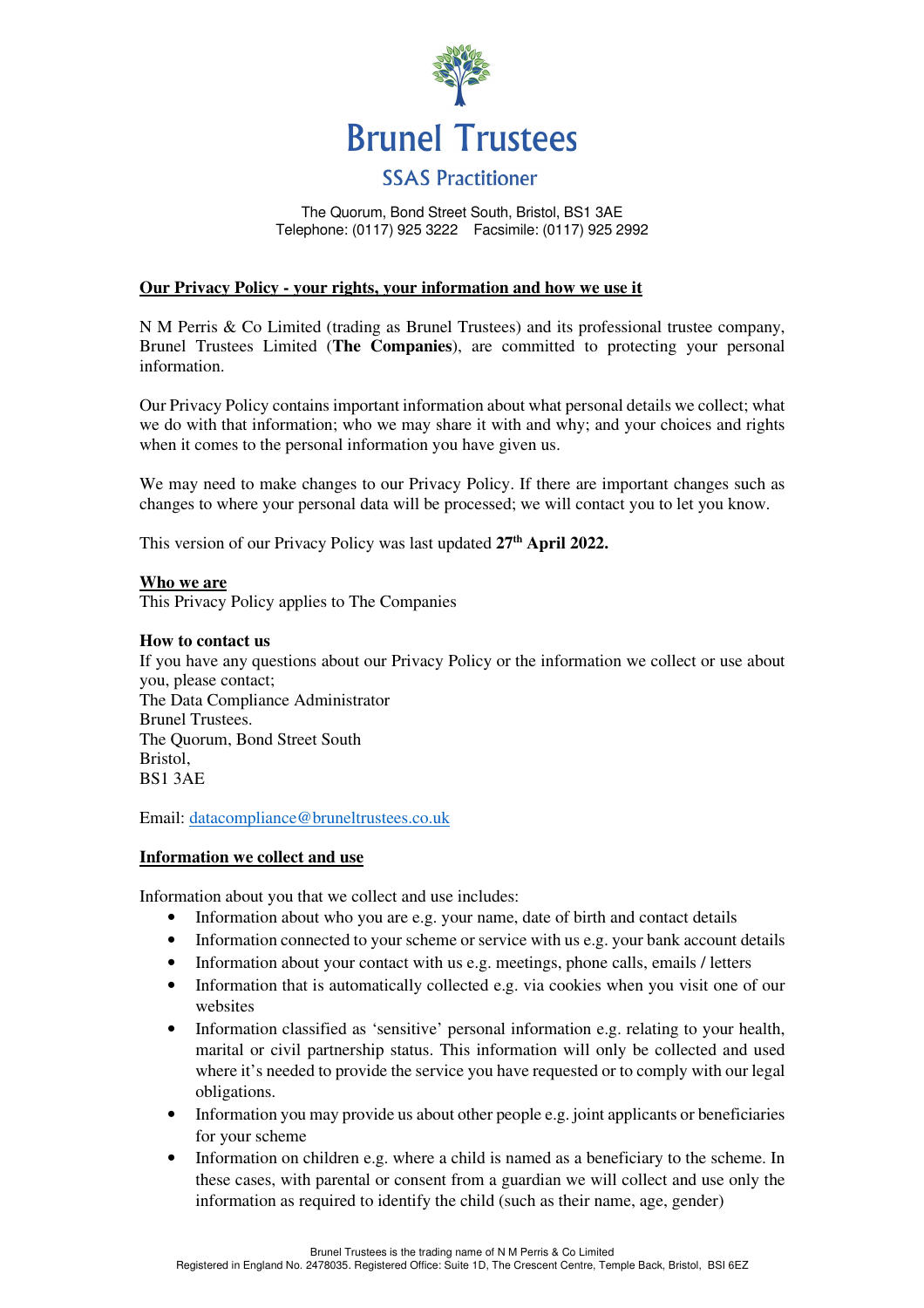# **Where we collect your information**

We may collect your personal information directly from you, from a variety of sources, including:

- an application form for a scheme or service
- phone conversations with us
- emails or letters you send to us
- meetings with one of our consultants
- a Government or regulatory body such as HMRC

If you have a financial adviser and / or are a member of your employer's pension scheme, the information we collect and use will most likely have been provided by them on your behalf.

We may also collect personal information on you from places such as business directories and other commercially or publicly available sources e.g. to check or improve the information we hold (like your address) or to give better contact information if we are unable to contact you directly.

# **What we collect and use your information for**

We take your privacy seriously and we will only ever collect and use information which is personal to you where it is necessary, fair and lawful to do so. We will collect and use your information only where:

- you have given us your permission.
- it is necessary to provide the service you have requested e.g. we will require some personal information including your name, address, date of birth, bank account details
- it is necessary for us to meet our legal or regulatory obligations e.g. to send you Annual Statements, tell you about changes to Terms and Conditions or for the detection and prevention of fraud
- it is in the legitimate interests of Companies e.g. to deliver appropriate information and guidance so you are aware of the options that will help you get the best outcome from your scheme or investment; where we need to process your information to better understand you and your needs so we can send you more relevant communications about your scheme.
- it's in the legitimate interests of a third party e.g. sharing information with your employer's adviser for the governance of a pension scheme of which you are a member

If you do not wish us to collect and use your personal information in these ways, it may mean that we will be unable to provide you with our services.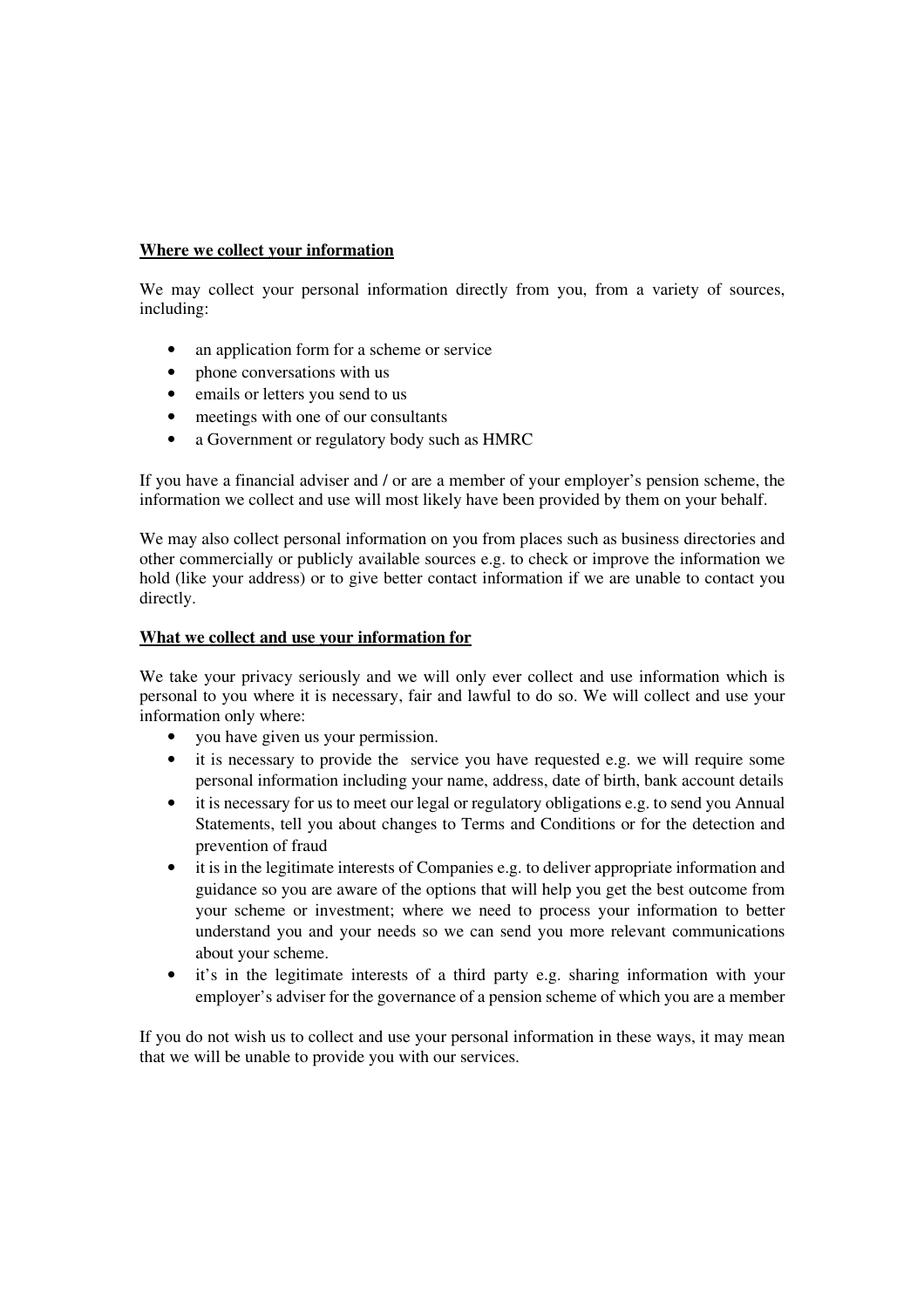*Please note that it is not practicable for us to send a privacy notice to all dependants of our clients and SSAS members (and it may well breach our obligations of confidence to you if we do send out such a notice). You are therefore required to ensure you have the permission of your dependants for their information to be passed to us.* 

# **What we do with your data**

As your scheme administrator and professional trustee our lawful basis for processing your data is:

- **Contract:** the processing of your personal data is necessary for the contract we have with you to administer your pension scheme, or because you have asked us to take specific steps before entering into a contract with us.
- **Legal obligation**: the processing is necessary for the Companies to comply with the law (not including contractual obligations).

When we process your data for these purposes the Companies will ensure that we always keep your Personal Data rights in the highest regard and take into account all of your data protection rights in compliance with the General Data Protection Regulation and the safeguarding of your data.

# **Who we may share your information with**

We may share your information with third parties for the reasons outlined in 'What we collect and use your information for.' These third parties include:

- Your adviser or employer
- Companies we have chosen to support us in the delivery of the services we offer to you and other clients e.g. back office system providers, research, consultancy or technology companies; or companies who can help us in our contact with you, for example an internet service provider
- Our regulators and Supervisory Authority e.g. the Financial Conduct Authority (FCA), the Information Commissioner's Office for the UK (the ICO), The Pensions Regulator.
- Law enforcement, credit and identity check agencies for the prevention and detection of crime
- HM Revenue & Customs (HMRC) e.g. for the processing of tax relief on pension payments or the prevention of tax avoidance

We will never sell your details to someone else. Whenever we share your personal information, we will do so in line with our obligations to keep your information safe and secure.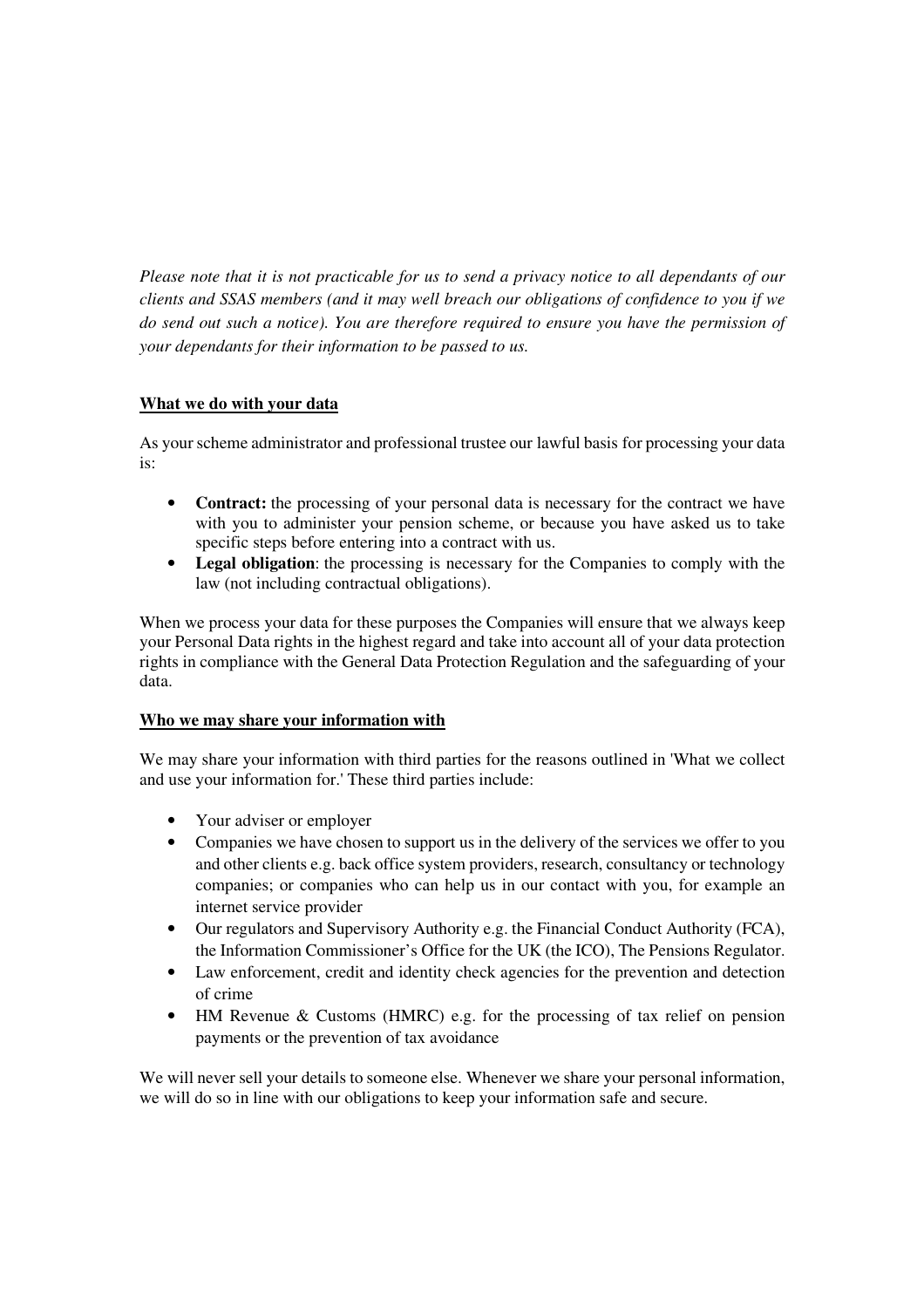# **Where your information is processed**

The majority of your information is processed in the UK and European Economic Area (EEA). However, some of your information may be processed by the third parties we work with outside of the EEA, including countries such as the United States.

Where your information is being processed outside of the EEA, we take additional steps to ensure that your information is protected to at least an equivalent level as would be applied by UK / EEA data privacy laws e.g. we will put in place legal agreements with our third party suppliers and do regular checks to ensure they meet these obligations.

## **How we protect your information**

We take information and system security very seriously and we strive to comply with our obligations at all times. Any personal information which is collected, recorded or used in any way, whether on paper, online or any other media, will have appropriate safeguards applied in line with our data protection obligations.

Your information is protected by controls designed to minimise loss or damage through accident, negligence or deliberate actions. Our employees also protect sensitive or confidential information when storing or transmitting information electronically and must undertake annual training on this.

Our security controls are aligned to industry standards and good practice; providing a controlled environment that effectively manages risks to the confidentiality, integrity and availability of your information.

## **How long we keep your information**

We will keep your personal information only where it is necessary to provide you with our services while you are a customer.

We will keep your information after this period but only where required to meet our legal or regulatory obligations. The length of time we keep your information for these purposes will vary depending on the obligations we need to meet.

## **Your individual rights**

You have several rights in relation to how the Companies uses your information. They are:

#### **The Right to be informed**

You have a right to receive clear and easy to understand information on what personal information we have, why we need it and who we share it with – this is covered within this Privacy Policy and our privacy notices.

#### **The Right of access**

You have the right of access to your personal information. If you wish to receive a copy of the personal information we hold on you, you may make a data subject access request (DSAR).